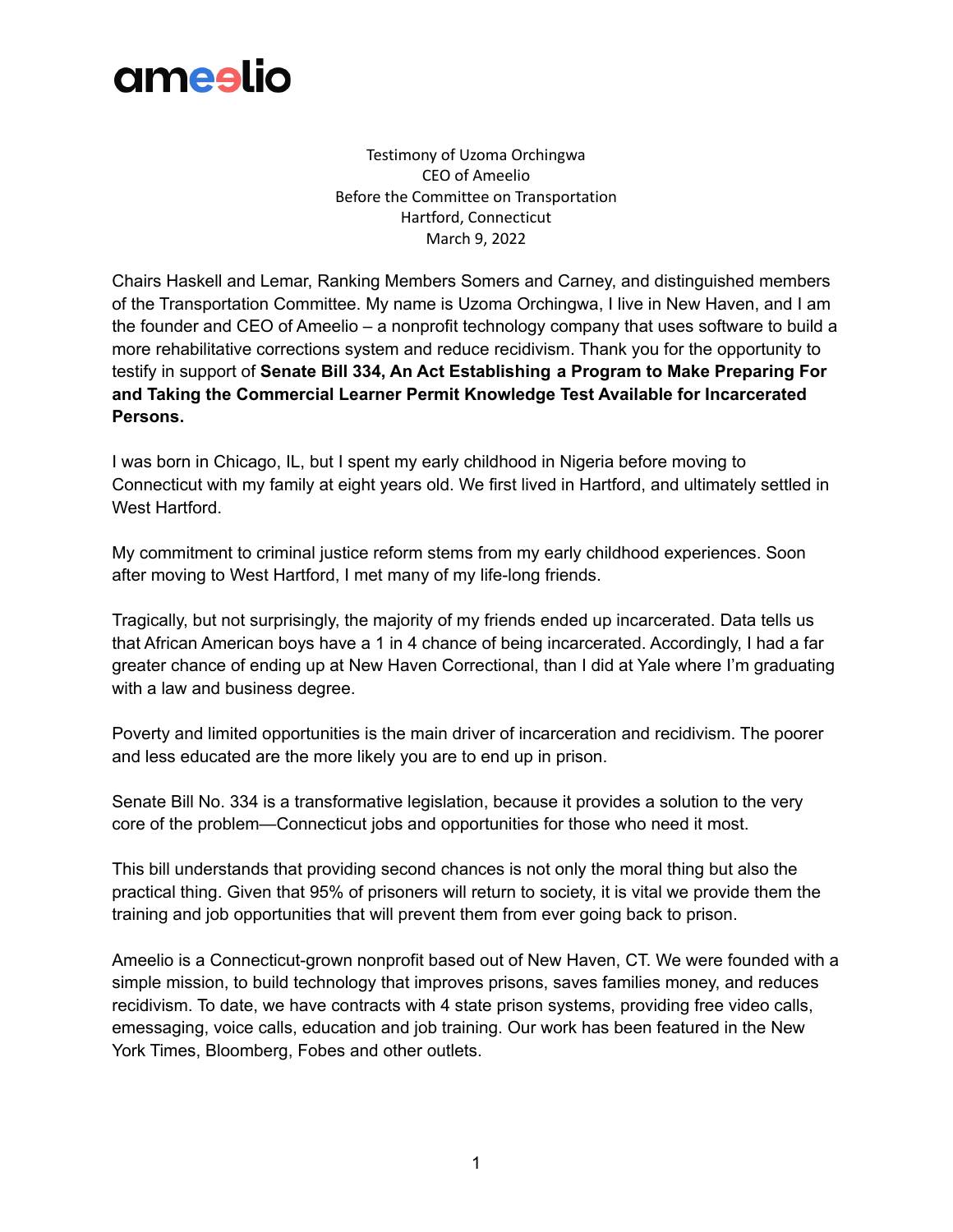## ameslio

We've learned that the main barrier to successful reintegration after release isn't willingness, it is poverty and lack of opportunity. Formerly incarcerated people need stable jobs for the same reasons as everyone else: to support themselves and their loved ones, pursue life goals, and strengthen their communities. However, they are often unable to find work.

So we decided to build an all-in-one upskilling platform for underserved populations, providing them low cost jobs certification and case management.

We started with trucking for two simple reasons:

- 1. There is a national trucking shortage crisis. Connecticut companies and those across the country don't have enough truck drivers.
- 2. The driver shortage is so severe that people are hired regardless of their criminal record.

Bill 334 is a win-win-win.

- 1. Connecticut trucking companies will have more truckers to hire
- 2. CT's incarcerated persons will get second chance to rebuild their lives post-release and will have hope while on the inside
- 3. Connecticut will have less recidivism, saving taxpayers money

Here's how our Virtual Trucking Program Works:

- 1. We provide CT DOC ruggedized Ameelio tablets or laptops (or we can work off existing hardware in the facility)
- 2. Incarcerated students are given access to our proprietary Virtual CLP program course through our secure educational platform
- 3. Students are able to watch videos and take quizzes and practice tests
- 4. Once they're scoring at-least 80% we schedule a CLP examination for them
- 5. Some students will be hired with just a Commercial Learner's permit alone given the increase in apprenticeship programs
- 6. Others upon release will enroll at our partner driving ranges to earn their CDLs

Impact - not profit - is our goal:

- 1. Our CDL model requires the bulk of Ameelio payment only upon the student's successful completion of the exam
- 2. If selected as a vendor, we will have greater reach than the vocational village, which aims to serve 15 students a year. We are currently already serving over 50 formerly incarcerated students in New Haven right now.
- 3. We can save the state money by shifting resource and hiring obligations away from DOC